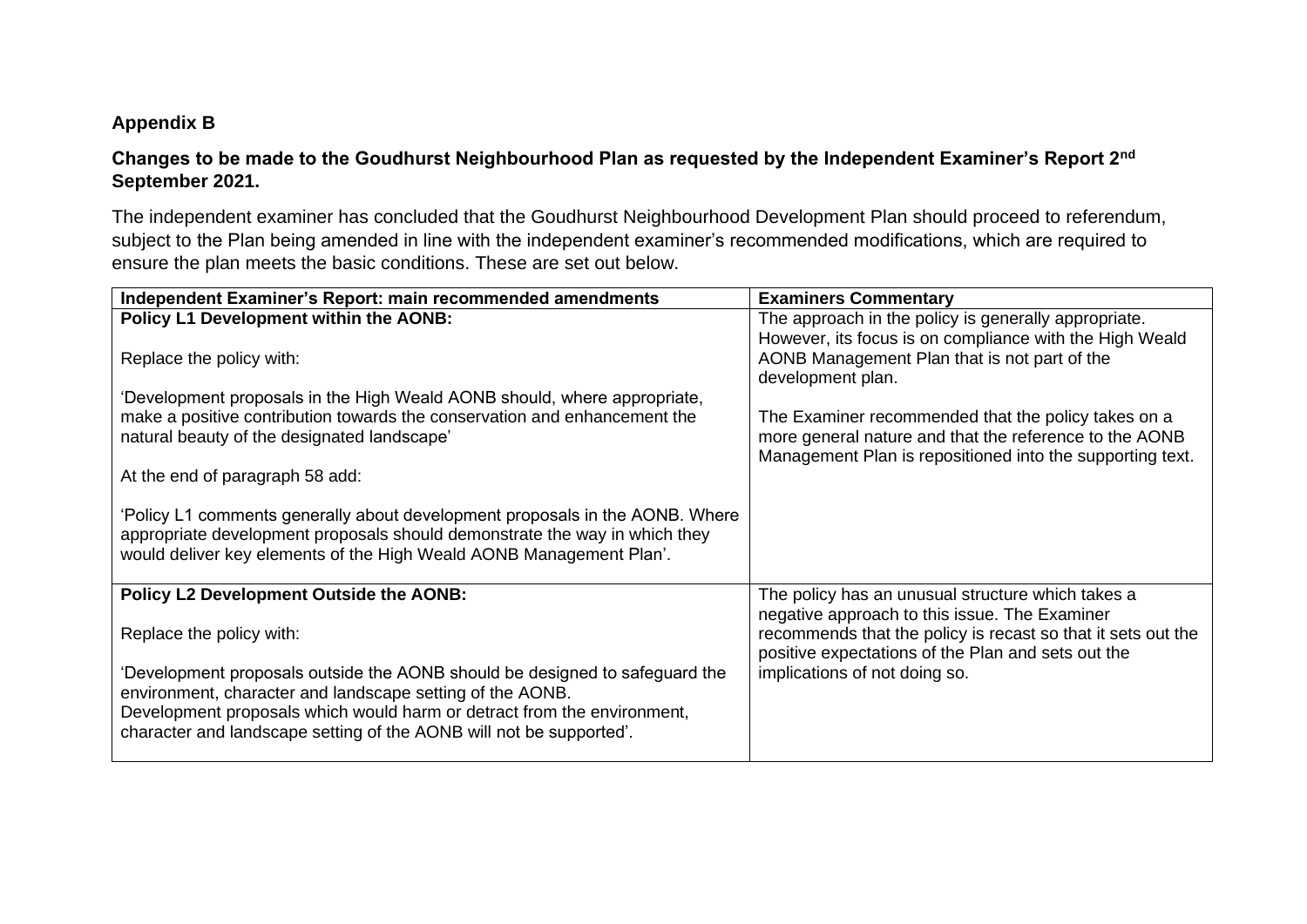| <b>Policy L4 Conserve Landscape and Heritage Assets:</b>                                                                                                                                                                             | The Examiner recommends a modification to the policy to                                                                                                                       |
|--------------------------------------------------------------------------------------------------------------------------------------------------------------------------------------------------------------------------------------|-------------------------------------------------------------------------------------------------------------------------------------------------------------------------------|
| Replace the policy with:                                                                                                                                                                                                             | ensure that it has regard to the contents of Section 16 of<br>the NPPF.                                                                                                       |
| Development proposals should preserve and enhance the historic landscape of<br>the Parish, and its heritage assets and their settings in a manner appropriate to<br>their significance'.                                             |                                                                                                                                                                               |
| <b>Policy L5 Gap between Goudhurst Limits to Built Development:</b>                                                                                                                                                                  | Policy requires that developments avoid the coalescence                                                                                                                       |
| Replace the policy with:                                                                                                                                                                                                             | of the two Goudhurst settlements or the erosion of the<br>undeveloped gap. In this context the first element is<br>unnecessary given that such an outcome would be well       |
| 'Development proposals should maintain the separate identity and character of<br>the two Goudhurst settlements and avoid the erosion of the undeveloped gap'.                                                                        | beyond that required in the second element that any<br>development should not erode the undeveloped Gap.                                                                      |
| At the end of paragraph 86 add:                                                                                                                                                                                                      |                                                                                                                                                                               |
| This approach would particularly apply to proposals which would lead to the<br>coalescence of the two settlements. This outcome would significantly and<br>unacceptably affect the character and appearance of the two settlements'. |                                                                                                                                                                               |
| Replace the map of the Gap to the left of the text to paragraph 85 by one of a<br>scale similar to Maps 7.13-7.15 which show the proposed Local Green Spaces.                                                                        |                                                                                                                                                                               |
| <b>Policy L6 Biodiversity:</b>                                                                                                                                                                                                       | The Examiner has recommended detailed modifications to                                                                                                                        |
| In the first sentence replace 'must' with 'should'<br>In the second sentence replace 'considered' with 'supported'.                                                                                                                  | ensure that it meets the basic conditions and brings the<br>clarity requited by the NPPF.                                                                                     |
| <b>Policy L7 Trees:</b>                                                                                                                                                                                                              | It has been recommended by the Examiner that the first                                                                                                                        |
| Replace the policy with:                                                                                                                                                                                                             | sentence of the policy is recast so that it explains the<br>approach in a more positive fashion. Its effect however<br>remains unchanged. Also recommended is that the second |
| 'Development proposals should safeguard the future health and retention of                                                                                                                                                           | sentence is repositioned into the supporting text as it                                                                                                                       |
| ancient woodland, protected trees and veteran trees. Development proposals                                                                                                                                                           |                                                                                                                                                                               |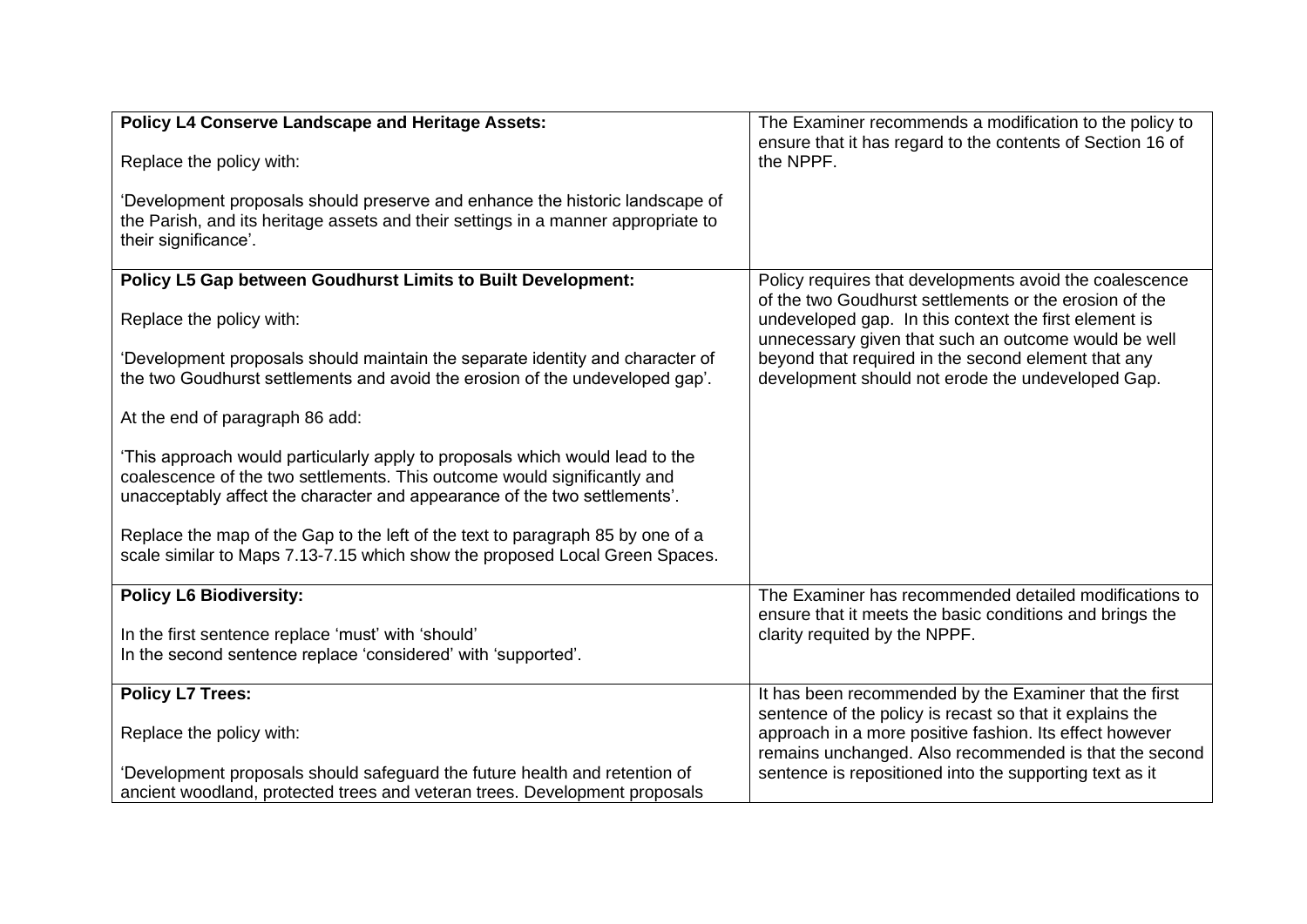| which would unacceptably impact on the future health and retention of ancient                                                                                                                                                                                                                                                                                                                                                                              | addresses process requirements (a tree survey) rather                                                                                                                                                                                                                                                                                                                            |
|------------------------------------------------------------------------------------------------------------------------------------------------------------------------------------------------------------------------------------------------------------------------------------------------------------------------------------------------------------------------------------------------------------------------------------------------------------|----------------------------------------------------------------------------------------------------------------------------------------------------------------------------------------------------------------------------------------------------------------------------------------------------------------------------------------------------------------------------------|
| woodland, protected trees and veteran trees will not be supported'.                                                                                                                                                                                                                                                                                                                                                                                        | than setting out a policy requirement.                                                                                                                                                                                                                                                                                                                                           |
| After the second sentence of paragraph 101 add:<br>Development proposals should be accompanied by a tree survey that establishes<br>the health and expected longevity of any affected trees'.                                                                                                                                                                                                                                                              |                                                                                                                                                                                                                                                                                                                                                                                  |
| Policy L8 Protect dark Skies 'Nightscape' and minimise Light Pollution:                                                                                                                                                                                                                                                                                                                                                                                    | Its first part is supporting text (about the assessment                                                                                                                                                                                                                                                                                                                          |
| Delete the first paragraph of the policy.<br>Reverse the order of the three remaining paragraphs so that the fourth (as<br>submitted) becomes the first.<br>Replace the first sentence of the second part of the policy (as submitted) with:<br>Where it can be demonstrated as meeting an essential purpose, external lighting<br>(including temporary lighting and lighting of sports facilities) should be of a<br>sensitive and proportionate nature'. | process) rather than policy. The Examiner recommends its<br>deletion and repositioning in the supporting text. He also<br>recommends detailed modifications to the remainder of the<br>policy to bring the clarity required by the NPPF. This<br>includes a reordering of the elements of the policy so that<br>they have a natural flow.                                        |
| <b>Policy L9 Local Green Spaces:</b>                                                                                                                                                                                                                                                                                                                                                                                                                       | It is a small area of incidental open space within the                                                                                                                                                                                                                                                                                                                           |
| LGS AS20 Green Space adjacent to Lurkins Rise, Goudhurst<br>The Examiner recommends its deletion from the Plan.                                                                                                                                                                                                                                                                                                                                            | Lurkins Rise development in Goudhurst and is dominated<br>by a mature oak tree. Whilst it is a pleasant open space it<br>is little different in character and appearance from other<br>incidental open spaces in residential areas in the parish. In<br>these circumstances The Examiner was not satisfied that it<br>is 'demonstrably special' and as such meets the high tests |
|                                                                                                                                                                                                                                                                                                                                                                                                                                                            | for LGS designation in the NPPF.                                                                                                                                                                                                                                                                                                                                                 |
| <b>Policy L9 Local Green Spaces:</b><br><b>LGS102</b><br>land is located to the immediate east of Goudhurst.                                                                                                                                                                                                                                                                                                                                               | Taking account of all the information available the<br>Examiner concluded that it is not demonstrably special to<br>the local community and holds a particular significance. In<br>the round it fails to meet the high standards expected of<br>proposed LGSs in national legislation. In these                                                                                  |
| The Examiner recommends its deletion from the Plan.                                                                                                                                                                                                                                                                                                                                                                                                        |                                                                                                                                                                                                                                                                                                                                                                                  |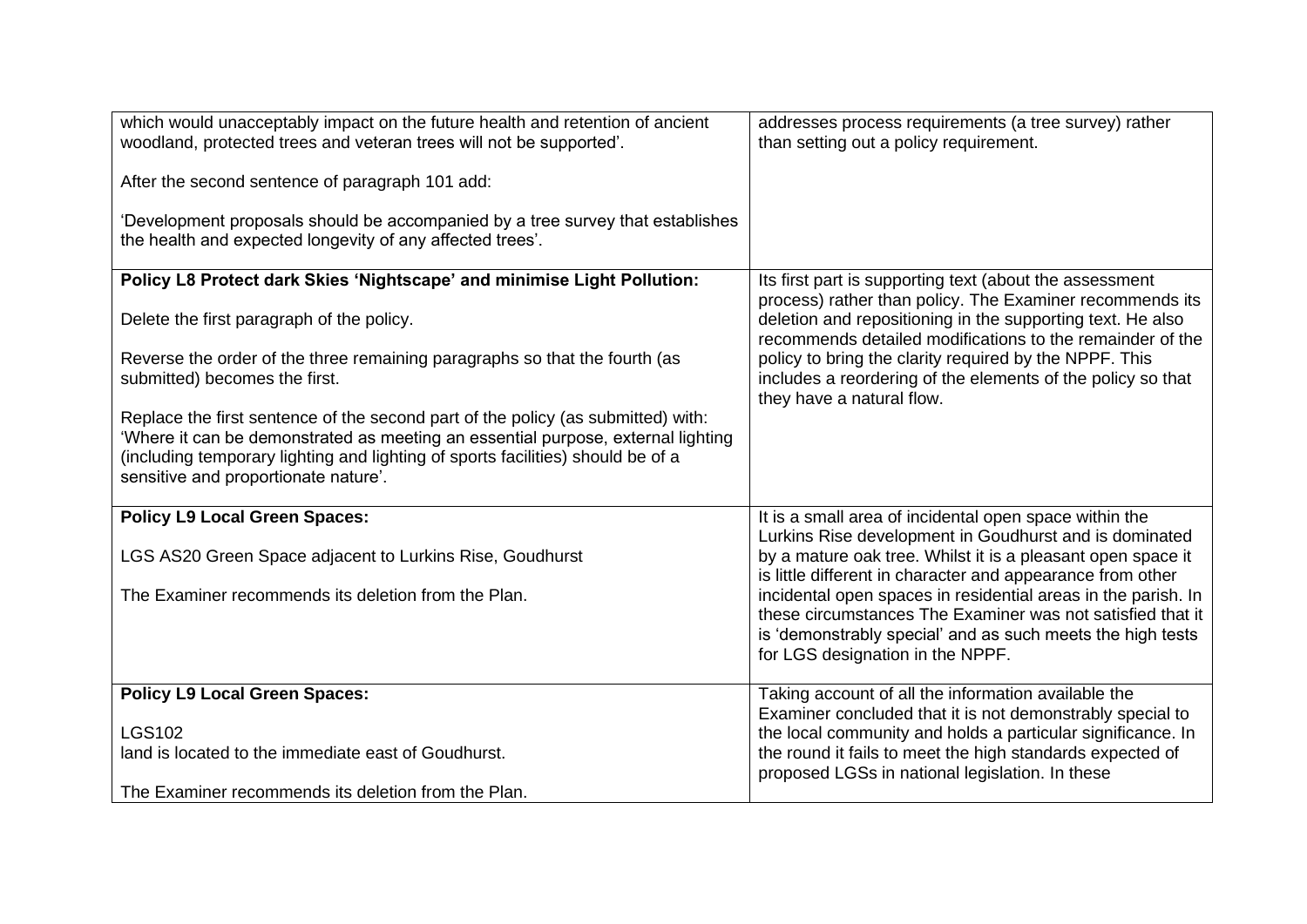|                                                                                                                                                                                                                                                                                                                                                                                                                                         | circumstances the Examiner recommended that it is<br>removed from the schedule of LGSs in the Plan.                                                                                                  |
|-----------------------------------------------------------------------------------------------------------------------------------------------------------------------------------------------------------------------------------------------------------------------------------------------------------------------------------------------------------------------------------------------------------------------------------------|------------------------------------------------------------------------------------------------------------------------------------------------------------------------------------------------------|
| <b>Policy L9 Local Green Spaces:</b>                                                                                                                                                                                                                                                                                                                                                                                                    | The parcel of land is attractive in its own rights, sits within<br>its wider landscape and affords long-ranging views to the                                                                         |
| LGSAS2 is located to the south of LGSAS1 to the immediate south of Jarvis Lane.                                                                                                                                                                                                                                                                                                                                                         | south and east. Nevertheless, there is little to distinguish it<br>from adjacent parcels of agricultural land. Concluded that it                                                                     |
| The Examiner recommends its deletion from the Plan.                                                                                                                                                                                                                                                                                                                                                                                     | is not demonstrably special to the local community and<br>holds a particular significance. In the round it fails to meet<br>the high standards expected of proposed LGSs in national<br>legislation. |
| <b>Policy L9 Local Green Spaces:</b>                                                                                                                                                                                                                                                                                                                                                                                                    | The Examiner recommends modifications so that the<br>policy directly relates to the identified LGSs and takes the                                                                                    |
| Replace the policy with:                                                                                                                                                                                                                                                                                                                                                                                                                | matter-of-fact approach in the NPPF. The recommended<br>modification also takes account of the recent case in the                                                                                    |
| 'The Plan designates local green spaces as shown on Maps 7.13, 7.14 and 7.15.                                                                                                                                                                                                                                                                                                                                                           | Court of Appeal on the designation of local green spaces<br>and the policy relationship with areas designated as Green                                                                               |
| 'Development proposals within the designated local green spaces will only be<br>supported in very special circumstances'.                                                                                                                                                                                                                                                                                                               | Belts (2020 EWCA Civ 1259).                                                                                                                                                                          |
| At the end of paragraph 9.3 add:                                                                                                                                                                                                                                                                                                                                                                                                        |                                                                                                                                                                                                      |
| 'Policy L9 follows the matter-of-fact approach in the NPPF. In the event that<br>development proposals come forward on the local green spaces within the Plan<br>period, they can be assessed on a case-by-case basis by the Borough Council. In<br>particular it will be able to make an informed judgement on the extent to which the<br>proposal concerned demonstrates the 'very special circumstances' required by<br>the policy'. |                                                                                                                                                                                                      |
| <b>Policy L9 Local Green Spaces- maps:</b>                                                                                                                                                                                                                                                                                                                                                                                              |                                                                                                                                                                                                      |
| Delete LGS 102, AS2 and AS20 from the relevant Maps.                                                                                                                                                                                                                                                                                                                                                                                    |                                                                                                                                                                                                      |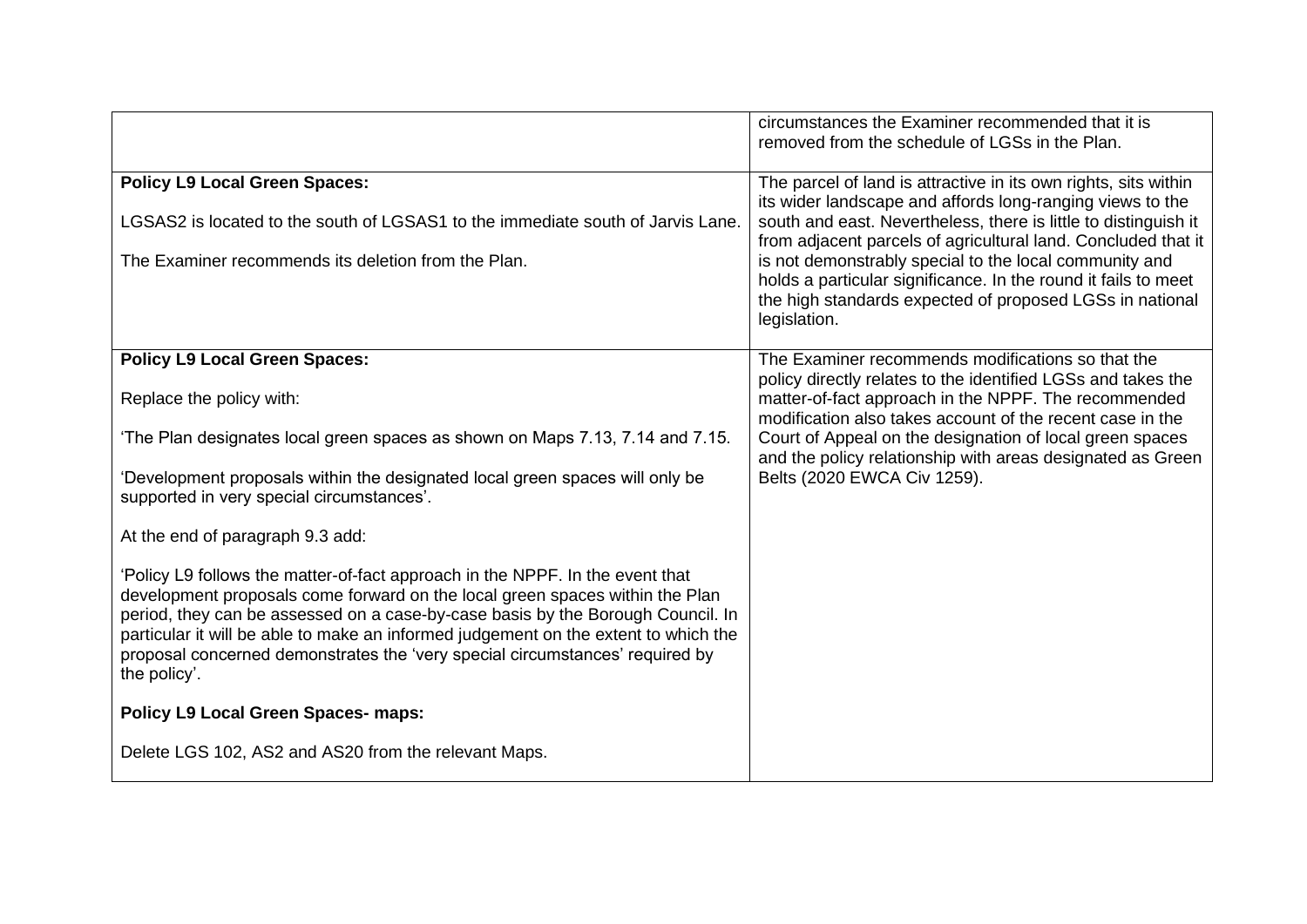| <b>Policy L10 Views:</b><br>Replace the policy with:<br>'Development proposals should be designed and arranged to conserve important<br>views into, out of, and between the settlements from any area to which the public<br>has access. In particular development proposals should respect, safeguard and<br>be designed to take account of the Key Views as described in table [insert<br>number] and the Views Classification in paragraph 7.18 of the Plan'.<br>Include a table number for the Views information as shown on pages 38-41 of the<br>Plan (to provide a context for the modified policy). | The policy adopts a very general approach rather than one<br>which highlights the specific importance of the key views.<br>The Examiner has recommended modifications to remedy<br>this issue.                                                                                                                                                                                            |
|-------------------------------------------------------------------------------------------------------------------------------------------------------------------------------------------------------------------------------------------------------------------------------------------------------------------------------------------------------------------------------------------------------------------------------------------------------------------------------------------------------------------------------------------------------------------------------------------------------------|-------------------------------------------------------------------------------------------------------------------------------------------------------------------------------------------------------------------------------------------------------------------------------------------------------------------------------------------------------------------------------------------|
| <b>Policy C1 Community Facilities:</b><br>Remove 'in general' from the policy.                                                                                                                                                                                                                                                                                                                                                                                                                                                                                                                              | The wording of the policy includes the words 'in general'.<br>However, the circumstances where a different approach<br>would be taken are not specified. On this basis the<br>Examiner recommends the removal of this part of the<br>policy.                                                                                                                                              |
| <b>Policy C2 Accessibility:</b><br>Replace the second sentence with a separate part of the policy to read:<br>'Development proposals which would unacceptably detract from accessibility to<br>community facilities, will not be supported'.                                                                                                                                                                                                                                                                                                                                                                | The second part of the policy comments that proposals<br>which detract from access to community facilities will be<br>rejected. Whilst the intention of the second part of the<br>policy is entirely appropriate, the Examiner recommended<br>that the wording used is modified so that it has the clarity<br>required by the NPPF and relates to the development<br>management process.  |
| <b>Policy C3 Developer Contribution:</b><br>The Examiner has recommended deletion of the policy.                                                                                                                                                                                                                                                                                                                                                                                                                                                                                                            | The intention of the policy is clear. However, it is not<br>directly a policy and is effectively the description of a<br>process. In any event the broader issue of the potential<br>use of developer contributions is already captured in P5 of<br>the Parish Action Plan (in Section 13 of the Plan). In these<br>circumstances the Examiner recommended the deletion of<br>the policy. |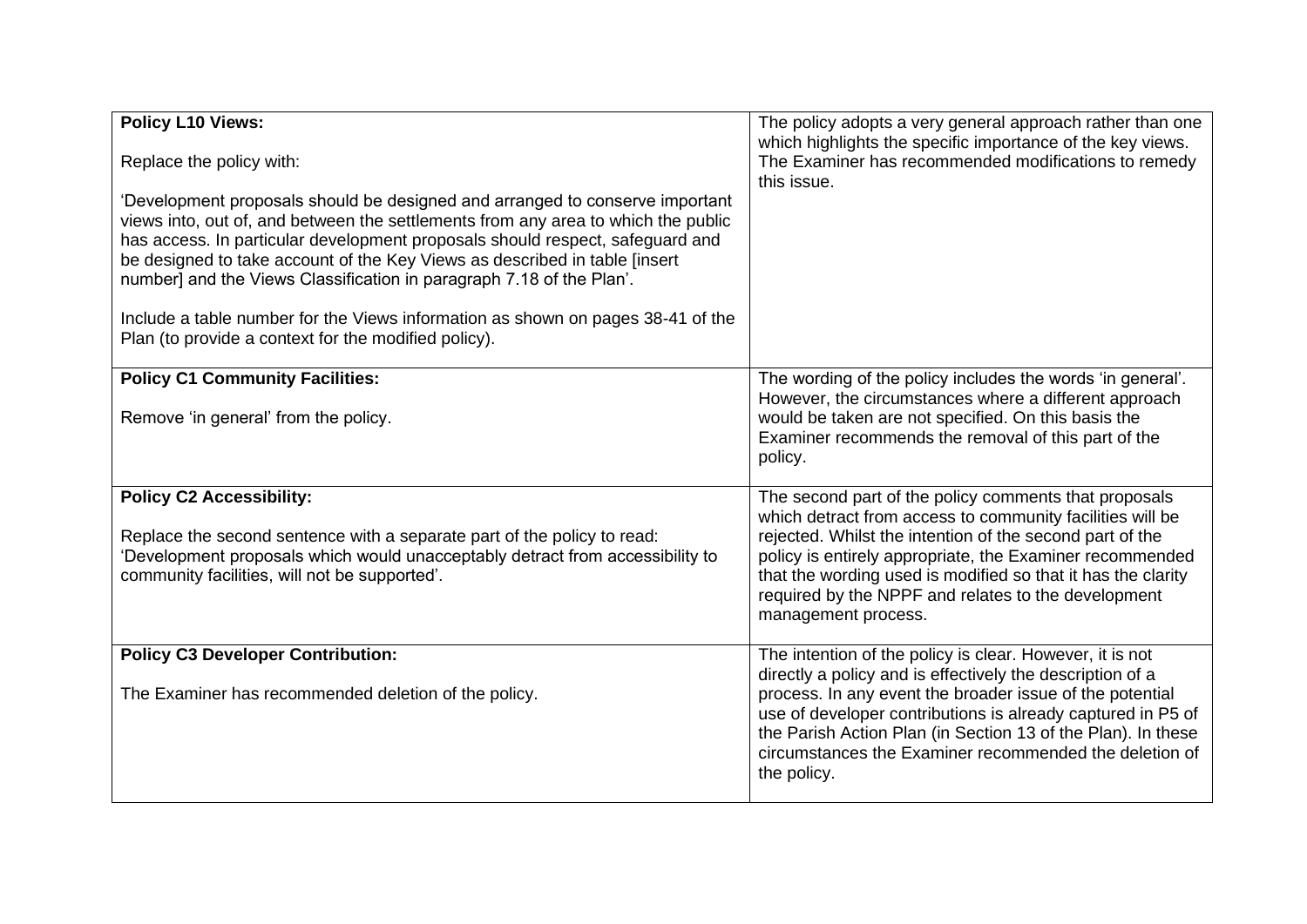| Policy C4 Assets of Value within the Community:                                       | The Examiner recommends that the description of the             |
|---------------------------------------------------------------------------------------|-----------------------------------------------------------------|
|                                                                                       | assets included in the policy is modified to avoid any          |
| Replace 'asset or amenityour community' with 'an important community                  | confusion within the Plan period. This is particularly          |
| resource'.                                                                            | important as paragraph 170 identifies that GPC has no           |
|                                                                                       | intentions of designation any Assets of Community Value         |
| Before the list of ten facilities replace 'The following are considered important     | (in a specific legal fashion). However, the title of the policy |
| assets of the community' with 'The Plan identifies the following facilities as        | which includes 'Assets of Value' is not sufficiently distinct   |
| <b>Important Community Resources'.</b>                                                | from 'Assets of Community Value'. GPC commented                 |
|                                                                                       | helpfully to this matter in its response to the clarification   |
|                                                                                       |                                                                 |
| Replace the policy title with: 'Important Community Resources'.                       | note. It suggested the alternative title of 'Important          |
|                                                                                       | Community Resources', which the Examiner                        |
|                                                                                       | recommended accordingly.                                        |
| <b>Policy C5 Broadband and Mobile Infrastructure:</b>                                 | The policy takes an appropriate and positive approach to        |
|                                                                                       | this matter. Many such installations benefit from permitted     |
| At the beginning of the policy add: 'Insofar as planning permission is required'.     | development rights or are processed via prior approval          |
|                                                                                       | methods. As such the Examiner recommends that the               |
|                                                                                       | policy is modified so that it applies only to proposals which   |
|                                                                                       | require planning permission.                                    |
|                                                                                       |                                                                 |
| <b>Policy H1 Housing Mix:</b>                                                         | The Examiner sought the GPC's comments on the                   |
|                                                                                       | appropriateness of the threshold of two homes in the            |
| Replace the policy with:                                                              | clarification note. In its response it advised that:            |
|                                                                                       |                                                                 |
| 'Subject to viability issues, housing developments of two or more houses should       | 'The challenge in Goudhurst is our location. Sites, when        |
| provide a mix of dwellings which incorporates a minimum of 40% of 1 and 2 bed         | they come forward, are generally always small and do not        |
| dwellings and a maximum of 15% of 4+ bed dwellings.                                   | meet the national or local thresholds seen in larger            |
| An alternative mix of housing sizes will be supported where a robust justification is | locations. Goudhurst has a need for smaller properties          |
| provided that the scheme would reflect the most up-to-date housing needs              | demonstrated by our and TWBC's housing needs surveys.           |
| evidence available'.                                                                  | The intent of the policy is to ensure development               |
|                                                                                       | proposals focus on the needs of our community. We do            |
| At the end of paragraph 186 add:                                                      | not believe that the policy is rigid as the viability element   |
|                                                                                       | allows for a level of compromise. Our objective is to           |
| 'Policy H1 addresses this important matter. It acknowledges that the majority of      | ensure that any planning approvals can be conditioned           |
| development sites which come forward in the neighbourhood area will be small in       | based on this policy such that any future applications for      |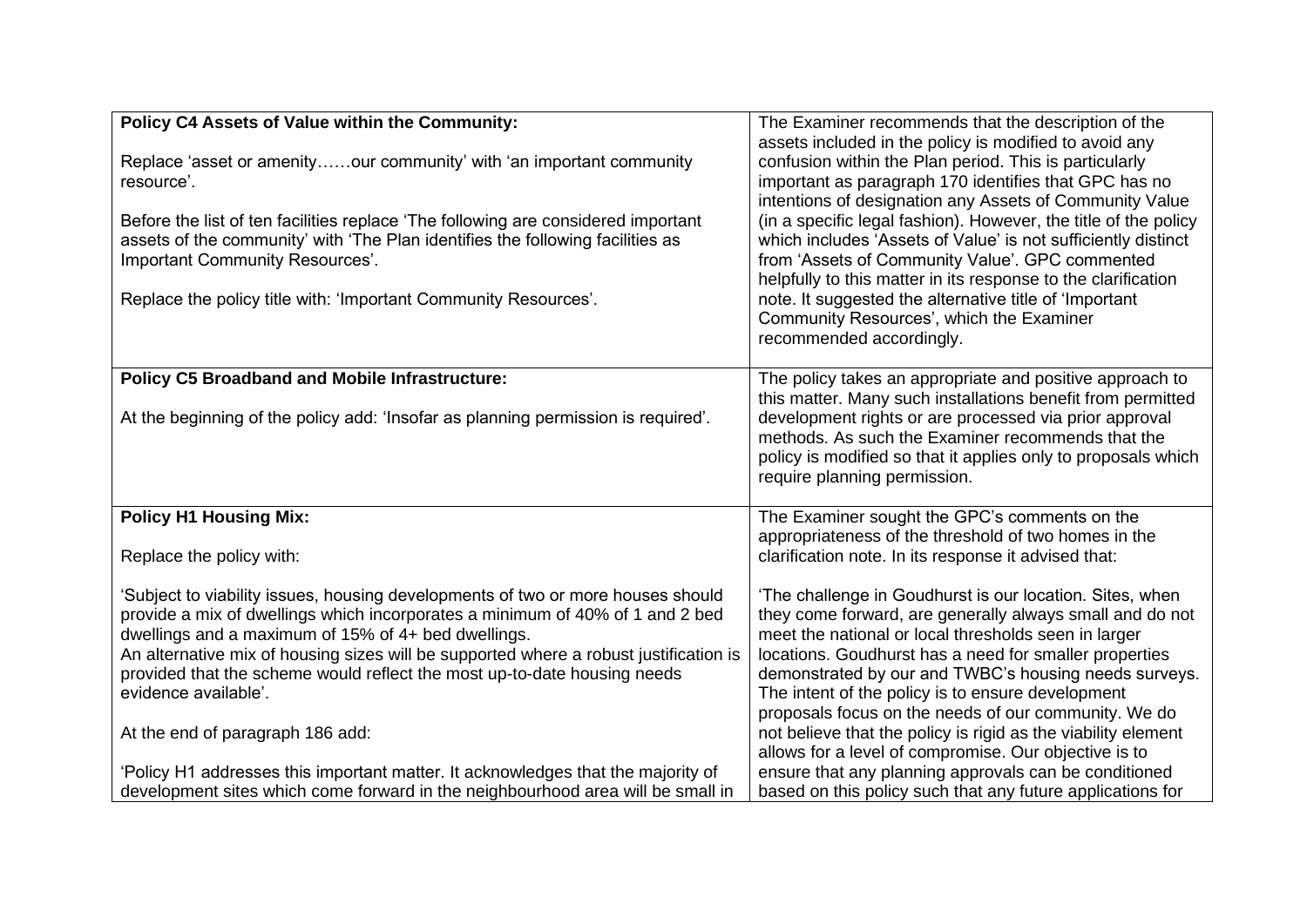| nature. As such the threshold for the application of the policy is two homes. The<br>second part of the policy recognises that housing needs may change in the plan<br>period and that alternative mixes of housing sizes have the ability to be supported<br>where they are evidence-based. Plainly the mathematical nature of the first part of<br>the policy will be easier to apply to larger schemes. As such proposals for two to<br>five homes should demonstrate the way in which they have sought to comply with<br>the details of the policy and the way in which the proposed house sizes directly<br>meet the most up-to-date housing needs in the part of the parish concerned.' | changes to approvals do not weaken the objectives of our<br>NDP'.<br>The Examiner was satisfied that there is compelling<br>evidence for the delivery of smaller homes in the parish.<br>He also acknowledged that many developments which<br>come forward in the parish will be limited in scale and that<br>the adoption of a higher figure would filter out many<br>schemes from the implications of the policy. In this context<br>the challenge is crafting a policy which marries up the two<br>issues given that, as submitted, the policy is<br>mathematically based and would apply more effectively to<br>larger schemes.<br>The Examiner recommended modifications to remedy this<br>issue. Their effects are three-fold. The first brings the<br>clarity to the policy wording provided by the NPPF. The<br>second expands the supporting text to explain the<br>operation of the policy. The third includes an element in<br>the supporting text on the extent to which the<br>mathematical approach in the policy would be applied to<br>smaller developments (of two to five dwellings). |
|-----------------------------------------------------------------------------------------------------------------------------------------------------------------------------------------------------------------------------------------------------------------------------------------------------------------------------------------------------------------------------------------------------------------------------------------------------------------------------------------------------------------------------------------------------------------------------------------------------------------------------------------------------------------------------------------------|---------------------------------------------------------------------------------------------------------------------------------------------------------------------------------------------------------------------------------------------------------------------------------------------------------------------------------------------------------------------------------------------------------------------------------------------------------------------------------------------------------------------------------------------------------------------------------------------------------------------------------------------------------------------------------------------------------------------------------------------------------------------------------------------------------------------------------------------------------------------------------------------------------------------------------------------------------------------------------------------------------------------------------------------------------------------------------------------------------|
| <b>Policy H2 Affordable Housing:</b><br>The Examiner has recommended deletion of the policy.<br>Delete paragraphs 192-197.                                                                                                                                                                                                                                                                                                                                                                                                                                                                                                                                                                    | The Examiner sought advice from GPC about the<br>significance of the 4-8 homes thresholds in the policy. He<br>was advised that:<br>'(for similar reasons for Policy 1) developments in<br>Goudhurst do not meet the 9-dwelling (TWBC) threshold.<br>Without some level of affordable housing provision in the<br>Parish the proportion of affordable homes in the Parish will<br>continue to fall. Developments over nine dwellings will be<br>captured under the TWBC policy. We recognise this will<br>differ from the Local plan but, as above, our objective is<br>not to put rigid controls in place but to frame a discussion<br>and to condition approvals'                                                                                                                                                                                                                                                                                                                                                                                                                                     |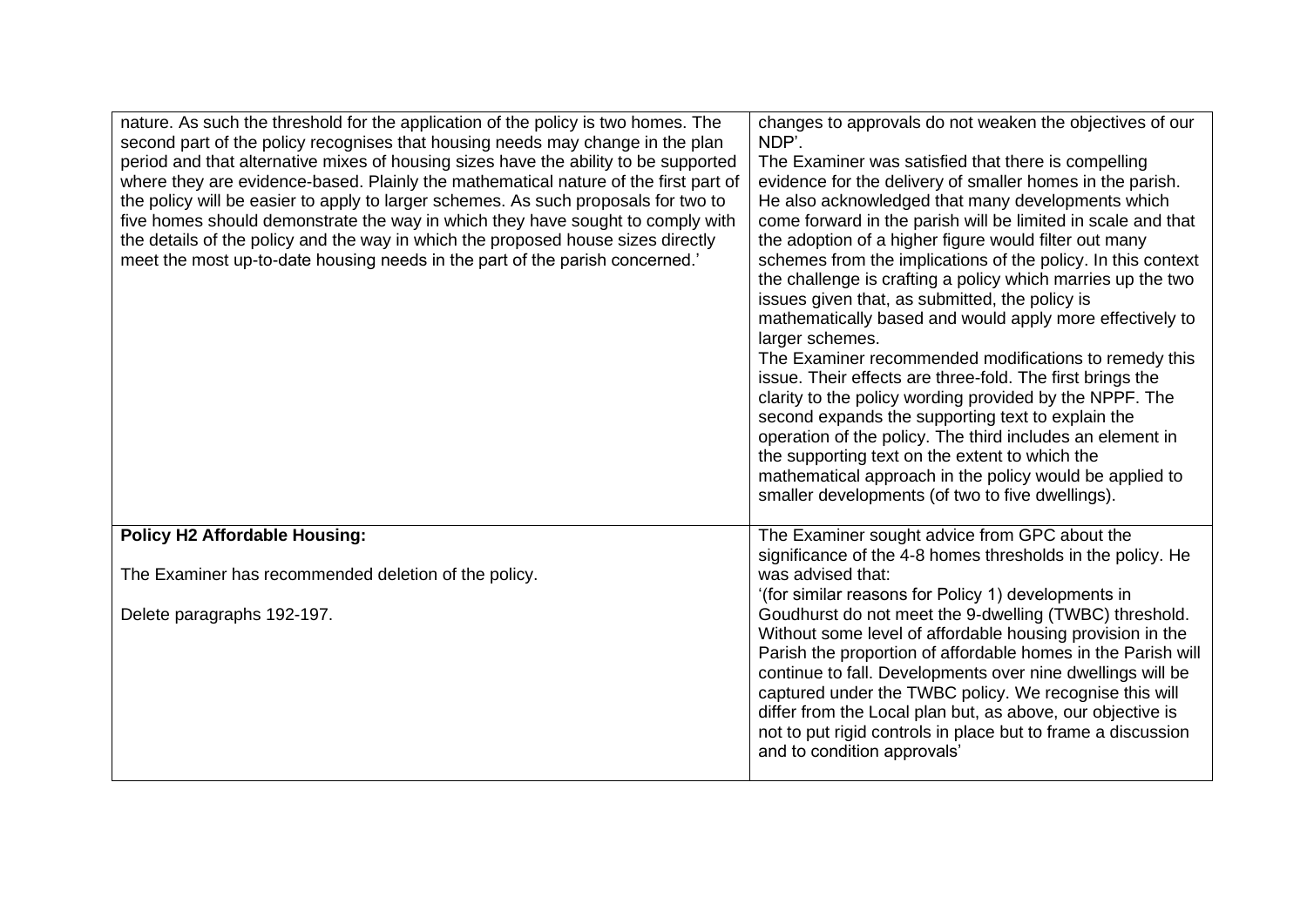|                                                      | The Examiner considered this matter very carefully given<br>the importance of the matter to the local community. He<br>also took into account the representation from TWBC that<br>Local Plan Policy H3 Affordable Housing applies to<br>developments with a net increase of more than nine<br>dwellings. The representation also advises that sites in<br>AONB delivering six to nine are expected to provide a<br>financial contribution to affordable housing. In these<br>circumstances the Examiner was not satisfied that the<br>proposed policy adds any distinctive value to the existing<br>policy context in general terms. In particular the difference<br>between its threshold of four dwellings and the existing<br>threshold of six dwellings for sites in the AONB is marginal<br>in nature. As such he recommends the deletion of both the<br>policy and the supporting text. |
|------------------------------------------------------|------------------------------------------------------------------------------------------------------------------------------------------------------------------------------------------------------------------------------------------------------------------------------------------------------------------------------------------------------------------------------------------------------------------------------------------------------------------------------------------------------------------------------------------------------------------------------------------------------------------------------------------------------------------------------------------------------------------------------------------------------------------------------------------------------------------------------------------------------------------------------------------------|
| <b>Policy H3 Allocating Affordable Housing:</b>      | The Examiner sought GPC's views on the extent to which<br>the policy is a land use policy or an expression of how                                                                                                                                                                                                                                                                                                                                                                                                                                                                                                                                                                                                                                                                                                                                                                              |
| The Examiner has recommended deletion of the policy. | TWBC will apply its powers under the Housing Acts to<br>allocate any affordable housing which may come forward                                                                                                                                                                                                                                                                                                                                                                                                                                                                                                                                                                                                                                                                                                                                                                                 |
| Delete paragraphs 198-201.                           | in the parish. He was advised that:<br>'Our intention has been to create a community land trust                                                                                                                                                                                                                                                                                                                                                                                                                                                                                                                                                                                                                                                                                                                                                                                                |
|                                                      | (CLT) which would be the vehicle, in conjunction with a                                                                                                                                                                                                                                                                                                                                                                                                                                                                                                                                                                                                                                                                                                                                                                                                                                        |
|                                                      | housing supplier, to manage affordable housing<br>allocations. This is a significant effort for a small                                                                                                                                                                                                                                                                                                                                                                                                                                                                                                                                                                                                                                                                                                                                                                                        |
|                                                      | community with limited growth and we are working to<br>engage with other local parishes to share the burden of<br>development and management of a CLT'.                                                                                                                                                                                                                                                                                                                                                                                                                                                                                                                                                                                                                                                                                                                                        |
|                                                      | Plainly the development of a CLT would be a very positive<br>step for GPC. However, such an approach would not be a<br>land use matter. In a similar way whilst the delivery of<br>affordable housing is a land use matter its eventual<br>allocation is not a land use matter.                                                                                                                                                                                                                                                                                                                                                                                                                                                                                                                                                                                                                |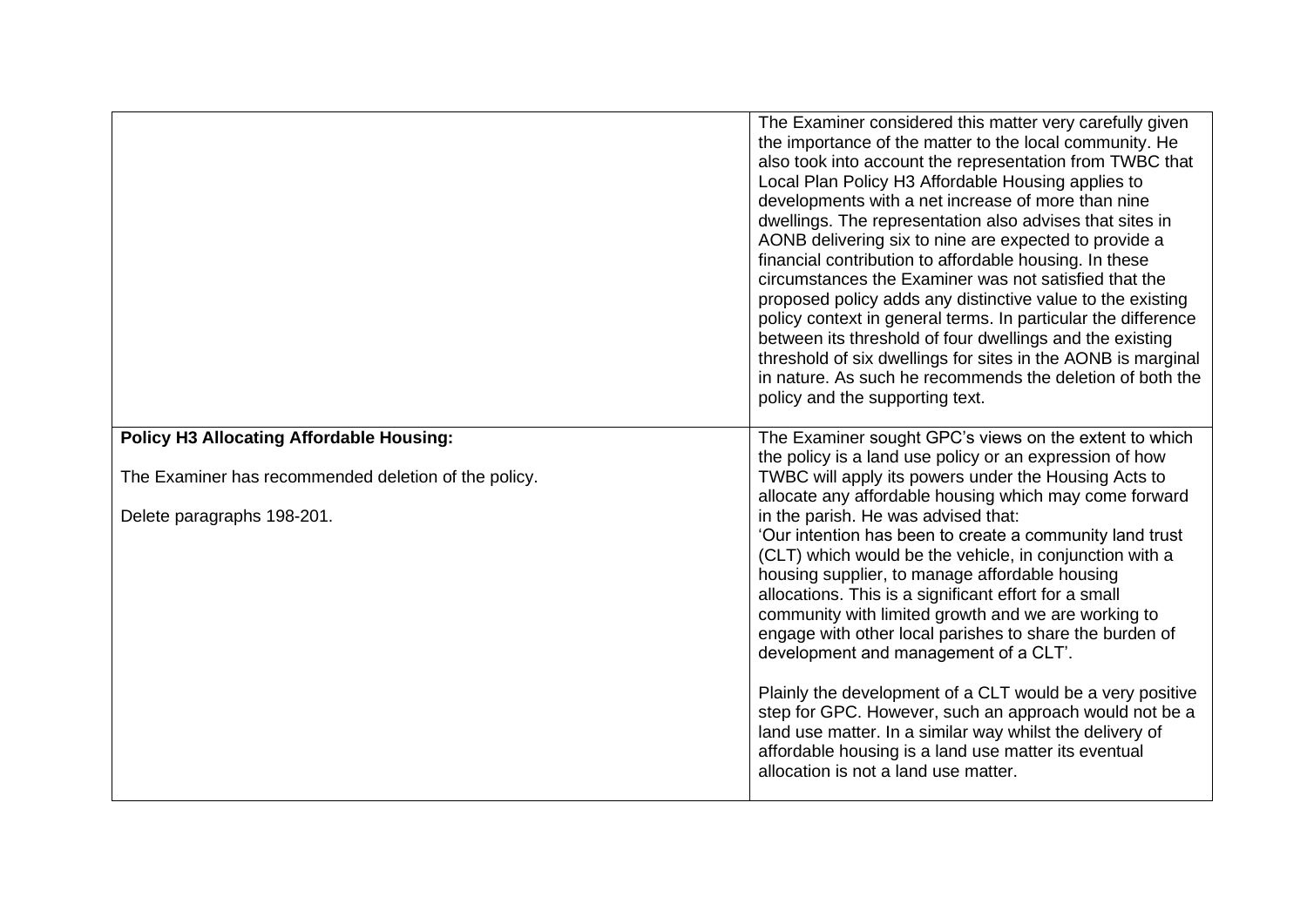| <b>Policy H4 Rural Exception Sites:</b><br>Delete 'in general'.<br>In paragraph 203 replace the final sentence with: 'Homes delivered on rural<br>exception sites will be retained in perpetuity as affordable housing and will be<br>allocated according to the Borough Council's most up-to-date approach'. | In its response to the clarification note GPC acknowledged<br>that the policy adds little to national and local planning<br>policies. Nevertheless, it expressed its view that the<br>inclusion of the policy reinforces the importance of this<br>matter and offered a degree of local support for and<br>ownership of the matter.<br>On balance, the Examiner was satisfied that the policy<br>serves a particular purpose in the Plan given its nature and<br>identified housing needs in the parish. However, he<br>recommended that the policy wording is modified to bring<br>the clarity required by the NPPF. He also recommends<br>modifications to the wording of the supporting text to take<br>account of the recommended modifications to Policy H3. |
|---------------------------------------------------------------------------------------------------------------------------------------------------------------------------------------------------------------------------------------------------------------------------------------------------------------|-------------------------------------------------------------------------------------------------------------------------------------------------------------------------------------------------------------------------------------------------------------------------------------------------------------------------------------------------------------------------------------------------------------------------------------------------------------------------------------------------------------------------------------------------------------------------------------------------------------------------------------------------------------------------------------------------------------------------------------------------------------------|
| <b>Policy H5 Replacing or combining Existing Dwellings:</b>                                                                                                                                                                                                                                                   | The Examiner was satisfied that the policy takes an                                                                                                                                                                                                                                                                                                                                                                                                                                                                                                                                                                                                                                                                                                               |
| Replace 'permitted' with 'supported'.                                                                                                                                                                                                                                                                         | appropriate and balanced approach to this matter. Subject<br>to a detailed modification it meets the basic conditions.                                                                                                                                                                                                                                                                                                                                                                                                                                                                                                                                                                                                                                            |
| <b>Policy H6 Conversion of Existing Buildings:</b>                                                                                                                                                                                                                                                            | The Examiner considered this matter carefully. As<br>highlighted in paragraph 1.4 of his report the Examiners                                                                                                                                                                                                                                                                                                                                                                                                                                                                                                                                                                                                                                                     |
| Replace the policy with:<br>'Development proposals for the conversion of existing buildings to alternative uses                                                                                                                                                                                               | role is limited to examining the submitted Plan. As such it<br>would be inappropriate for any recommended                                                                                                                                                                                                                                                                                                                                                                                                                                                                                                                                                                                                                                                         |
| will be supported where:<br>the proposed conversion will not materially or adversely affect the character and                                                                                                                                                                                                 | modifications to introduce significant new elements or<br>potential development opportunities into the Plan. Whilst<br>GPC has identified Blantyre House as one of two                                                                                                                                                                                                                                                                                                                                                                                                                                                                                                                                                                                            |
| amenities of the surrounding area or the building itself; and the proposal would not<br>result in the loss of a village amenity'.                                                                                                                                                                             | brownfield sites with the potential for redevelopment within<br>the Plan period it has not provided any details on the sites<br>concerned. Plainly it will be for the Ministry of Justice to                                                                                                                                                                                                                                                                                                                                                                                                                                                                                                                                                                      |
| At the end of paragraph 211 add:                                                                                                                                                                                                                                                                              | pursue any potential development opportunities with<br>TWBC as it sees fit within the context of the current and                                                                                                                                                                                                                                                                                                                                                                                                                                                                                                                                                                                                                                                  |
| 'Policy H6 has general effect. In all cases proposals for the conversion of<br>buildings to other use will need to be compatible with other relevant development<br>plan policies and the above criteria'.                                                                                                    | the emerging development plan. Nevertheless, he<br>recommended the paragraph be modified to take account<br>of the updates provided by the Ministry of Justice. The                                                                                                                                                                                                                                                                                                                                                                                                                                                                                                                                                                                               |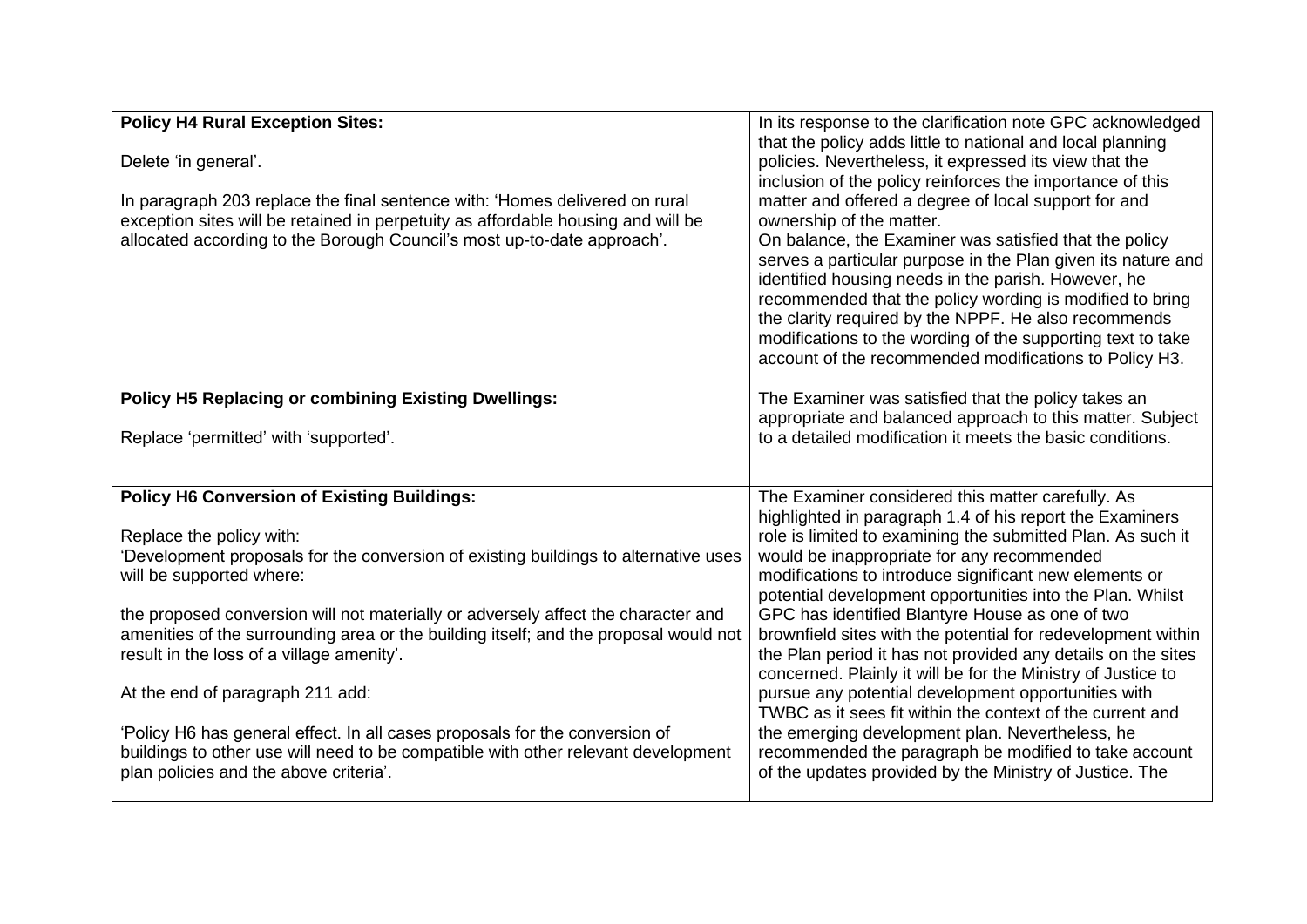| Replace paragraph 214 with:<br>'The second brownfield site is Blantyre Prison. In recent years it has been used as<br>a training centre by the Ministry of Justice and as a Category C/D Semi-Open<br>Resettlement Prison. The prison closed in 2019. The site is the original Fegan<br>Society home, which was built<br>in the nineteenth century. Some of the original buildings remain and exist<br>alongside a range of other buildings and infrastructure that have been developed<br>over time through the site's use as a detention centre for young offenders and as<br>a prison. There is also row of houses in private ownership on the site along with<br>some housing, originally for prison staff, and offender accommodation. The site is<br>surrounded by a high metal fence and the buildings are surrounded by grassland.<br>This site is remote from all other development, with very limited road and other<br>infrastructure'.<br><b>Policy B1 New Business Space:</b><br>Replace the opening element of the policy with:<br>'Development proposals which would deliver the following elements of business<br>development will be supported:' | recommended modification takes a neutral approach<br>towards future development opportunities on this site.<br>The Examiner recommends that the opening element of<br>the policy is modified so that it provides a clearer context<br>to the policy. He also recommended that the third element<br>of business types to be supported is modified to take on<br>the suggested changes from TWBC. Otherwise, it meets<br>the basic conditions and will assist significantly in<br>delivering the economic dimension of sustainable |
|-------------------------------------------------------------------------------------------------------------------------------------------------------------------------------------------------------------------------------------------------------------------------------------------------------------------------------------------------------------------------------------------------------------------------------------------------------------------------------------------------------------------------------------------------------------------------------------------------------------------------------------------------------------------------------------------------------------------------------------------------------------------------------------------------------------------------------------------------------------------------------------------------------------------------------------------------------------------------------------------------------------------------------------------------------------------------------------------------------------------------------------------------------------------|----------------------------------------------------------------------------------------------------------------------------------------------------------------------------------------------------------------------------------------------------------------------------------------------------------------------------------------------------------------------------------------------------------------------------------------------------------------------------------------------------------------------------------|
| Replace the third category of business development with: 'A proportionate<br>extension to an existing building for business or tourist use that is on a scale<br>appropriate to the needs and functioning of the business and which should not be<br>visually harmful to the appearance and setting of the existing building, the<br>settlement or the open countryside'                                                                                                                                                                                                                                                                                                                                                                                                                                                                                                                                                                                                                                                                                                                                                                                          | development.                                                                                                                                                                                                                                                                                                                                                                                                                                                                                                                     |
| <b>Policy B2 Retention of Business Premises:</b>                                                                                                                                                                                                                                                                                                                                                                                                                                                                                                                                                                                                                                                                                                                                                                                                                                                                                                                                                                                                                                                                                                                  | The Examiner recommended that the policy is recast to                                                                                                                                                                                                                                                                                                                                                                                                                                                                            |
|                                                                                                                                                                                                                                                                                                                                                                                                                                                                                                                                                                                                                                                                                                                                                                                                                                                                                                                                                                                                                                                                                                                                                                   | take account of this new national legislation. It                                                                                                                                                                                                                                                                                                                                                                                                                                                                                |
| Replace the policy with:                                                                                                                                                                                                                                                                                                                                                                                                                                                                                                                                                                                                                                                                                                                                                                                                                                                                                                                                                                                                                                                                                                                                          | incorporates a reference to the new Class E use class. It                                                                                                                                                                                                                                                                                                                                                                                                                                                                        |
| 'Development proposals for the change of use of buildings to employment,                                                                                                                                                                                                                                                                                                                                                                                                                                                                                                                                                                                                                                                                                                                                                                                                                                                                                                                                                                                                                                                                                          | also includes a reference to the new use class F2 which                                                                                                                                                                                                                                                                                                                                                                                                                                                                          |
| commercial or business uses, and/ or the extension of, buildings in employment,                                                                                                                                                                                                                                                                                                                                                                                                                                                                                                                                                                                                                                                                                                                                                                                                                                                                                                                                                                                                                                                                                   | embraces community halls, outdoor sport or recreation not<br>involving motorised vehicles or firearms, indoor or outdoor                                                                                                                                                                                                                                                                                                                                                                                                         |
| commercial or business uses will be supported.                                                                                                                                                                                                                                                                                                                                                                                                                                                                                                                                                                                                                                                                                                                                                                                                                                                                                                                                                                                                                                                                                                                    | swimming pools or skating rinks, shop of less than 280sqm                                                                                                                                                                                                                                                                                                                                                                                                                                                                        |
|                                                                                                                                                                                                                                                                                                                                                                                                                                                                                                                                                                                                                                                                                                                                                                                                                                                                                                                                                                                                                                                                                                                                                                   |                                                                                                                                                                                                                                                                                                                                                                                                                                                                                                                                  |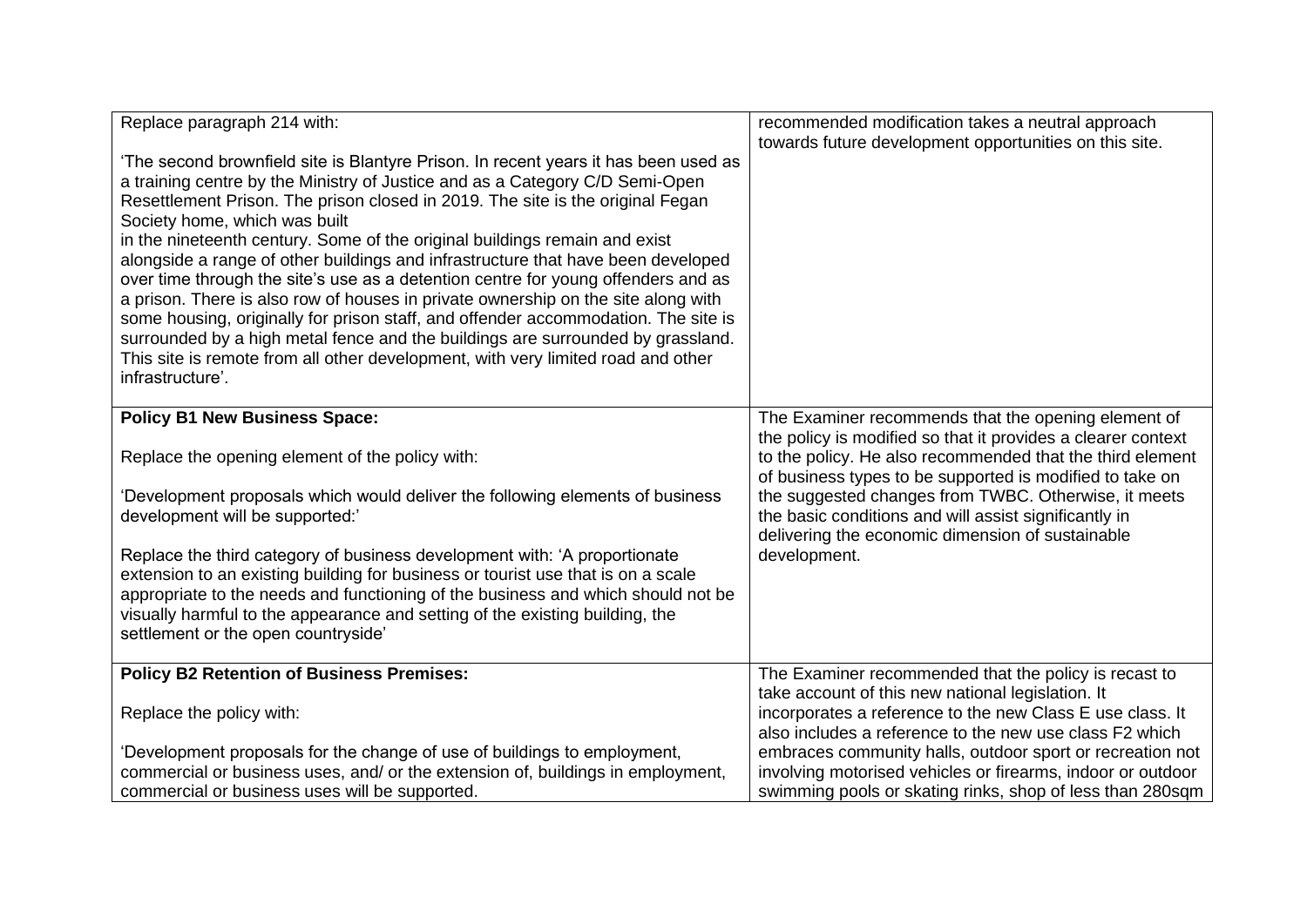| Development proposals which would result in the loss of Commercial Business<br>and Services (Class E), Local Community Uses (Class F2), or hotel/bed and<br>breakfast (Class C1) uses will not be supported unless it can be demonstrated<br>that the premises concerned cannot be sold or let on any basis for either<br>reoccupation or redevelopment for employment-generating uses'.                                                                                                                                                                                                                                                                                                                                                                                                                                                  | selling essential goods and at least 1km from a similar<br>shop. This approach may assist in safeguarding any small<br>shops which may become established within the Plan<br>period.                                                                                                                      |
|-------------------------------------------------------------------------------------------------------------------------------------------------------------------------------------------------------------------------------------------------------------------------------------------------------------------------------------------------------------------------------------------------------------------------------------------------------------------------------------------------------------------------------------------------------------------------------------------------------------------------------------------------------------------------------------------------------------------------------------------------------------------------------------------------------------------------------------------|-----------------------------------------------------------------------------------------------------------------------------------------------------------------------------------------------------------------------------------------------------------------------------------------------------------|
| <b>Policy B3 Adaptation for Live/Work:</b><br>Replace the policy with:<br>'Development proposals for the conversion of properties for live/work will be                                                                                                                                                                                                                                                                                                                                                                                                                                                                                                                                                                                                                                                                                   | To bring the clarity required by the NPPF he<br>recommended the following package of related<br>modifications:<br>to separate the live/work part of the policy from that                                                                                                                                  |
| supported.<br>Proposals for Commercial Business and Services (Class E) that involve the use of<br>part of a building, small-scale free-standing buildings within the curtilage of a<br>building, extensions to a building, or the conversion of outbuildings will be<br>supported subject to the following criteria:<br>all activities are undertaken predominantly the occupants of the dwelling;<br>additional buildings, extensions or conversions should not detract from the quality<br>and character of the building to which they are subservient by reason of height,<br>scale, massing, location or the facing materials used in their construction; the<br>employment element does not adversely impact upon road safety or substantially<br>increase traffic volume; and appropriate car parking is provided within the site'. | on office/light industrial units;<br>to reconfigure the second part of the policy so that<br>the detailed factors become criteria associated with<br>that part of the policy on office and light industrial<br>units; and<br>to take account of the updates to the Use Classes<br>Order in 2020.          |
| <b>Policy D1 Design Considerations:</b><br>In the opening part of the policy insert a full stop after 'AONB'.<br>Thereafter replace 'in particular by' with 'As appropriate to their scale and location<br>development proposals should respond positively to the following design<br>principles:'                                                                                                                                                                                                                                                                                                                                                                                                                                                                                                                                        | For the purposes of clarity, he recommended that the<br>design criteria are applied in a proportionate way based on<br>the scale and nature of the development proposal<br>concerned. Plainly several of the design principles may not<br>be directly applicable to smaller and/or domestic<br>proposals. |
| <b>Policy D2 Boundary Treatments:</b><br>Replace the policy with:                                                                                                                                                                                                                                                                                                                                                                                                                                                                                                                                                                                                                                                                                                                                                                         | He recommended that the policy is modified so that it<br>adopts a more rounded approach. As submitted, it defaults<br>to the provision of hedges. Whilst this may be appropriate                                                                                                                          |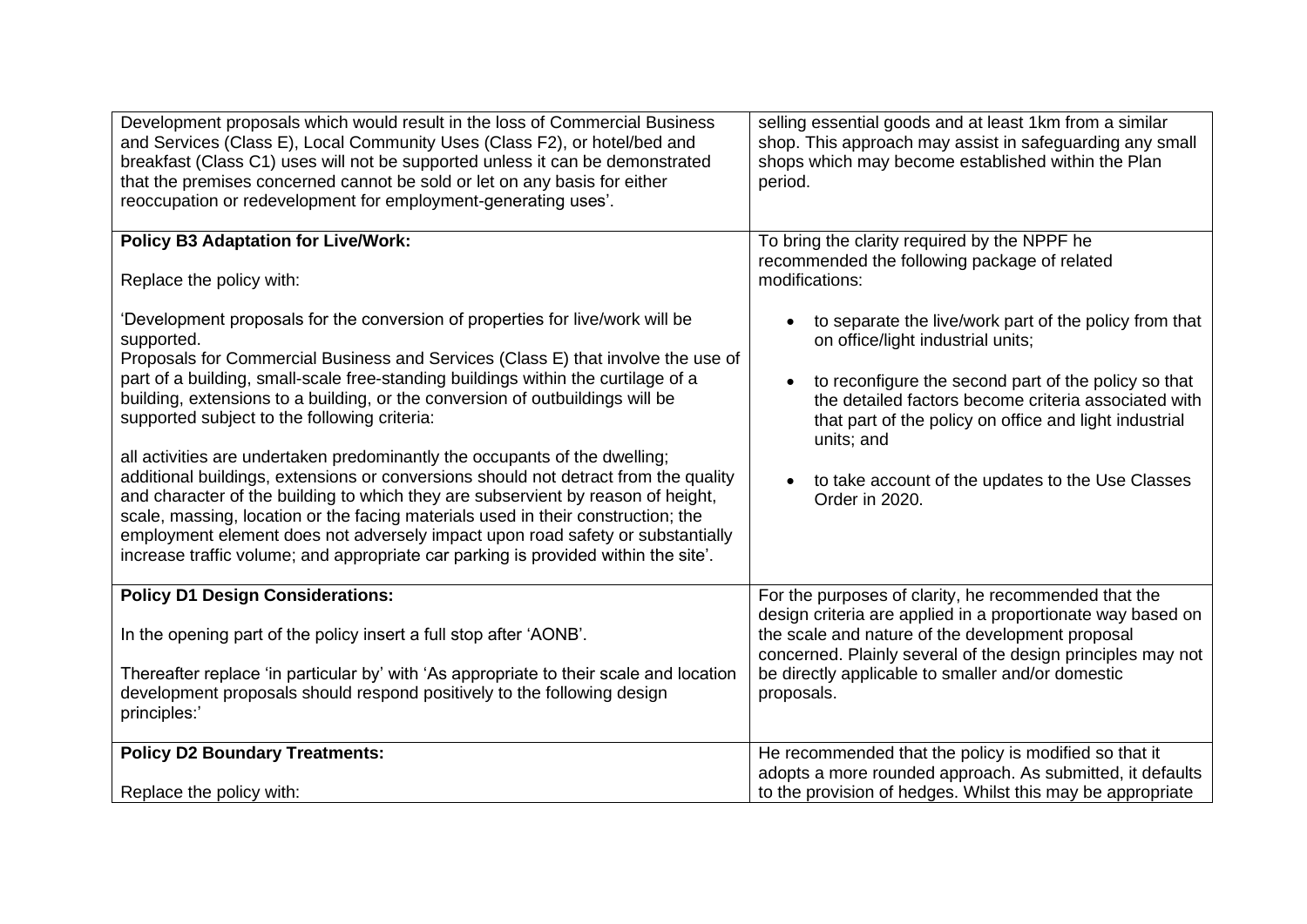| 'Development proposals should incorporate boundary treatments of an<br>appropriate design, height and material to their location. Proposals which include<br>native hedgerows, native tree planting, post-and-rail fencing, low wooden fencing<br>and green hedging will be particularly supported'.                                                                                                                                                                                                                                                                                                                                                                                                                                                                                                                                                                                                                                                                                                                                                                                                                                                                                                                                                                                                                                                                                                                | in some rural locations it will not necessarily be the case in<br>the villages.                                                                                                                                                                                                                                                                                                                                                                                                                                                                                                                                                                                                                                                                                                                                                                                                                                                                                                                                                                                                                                 |
|---------------------------------------------------------------------------------------------------------------------------------------------------------------------------------------------------------------------------------------------------------------------------------------------------------------------------------------------------------------------------------------------------------------------------------------------------------------------------------------------------------------------------------------------------------------------------------------------------------------------------------------------------------------------------------------------------------------------------------------------------------------------------------------------------------------------------------------------------------------------------------------------------------------------------------------------------------------------------------------------------------------------------------------------------------------------------------------------------------------------------------------------------------------------------------------------------------------------------------------------------------------------------------------------------------------------------------------------------------------------------------------------------------------------|-----------------------------------------------------------------------------------------------------------------------------------------------------------------------------------------------------------------------------------------------------------------------------------------------------------------------------------------------------------------------------------------------------------------------------------------------------------------------------------------------------------------------------------------------------------------------------------------------------------------------------------------------------------------------------------------------------------------------------------------------------------------------------------------------------------------------------------------------------------------------------------------------------------------------------------------------------------------------------------------------------------------------------------------------------------------------------------------------------------------|
| <b>Policy D3 Climate Change:</b><br>Replace the first design principle with: 'Reduce the use of fossil fuels in line with<br>expectation for net zero emissions by 2030'.                                                                                                                                                                                                                                                                                                                                                                                                                                                                                                                                                                                                                                                                                                                                                                                                                                                                                                                                                                                                                                                                                                                                                                                                                                           | He recommended a modification to the first principle to<br>reflect the representation made by TWBC.                                                                                                                                                                                                                                                                                                                                                                                                                                                                                                                                                                                                                                                                                                                                                                                                                                                                                                                                                                                                             |
| <b>Policy D4 Inside the Conservation Areas:</b><br>In the first part of the policy replace 'In additiona conservation area' with<br>'Development proposals in conservation areas'.<br>In the second part of the policy replace 'Redevelopment which involves the<br>demolition of an existing building (or part thereof) within a conservation area will<br>be permitted only where the alternative development preserves or enhances' with<br>'Development proposals for the full or partial demolition of a building within a<br>conservation area which contribute positively to its character or appearance will<br>only be supported where the proposed development conserves or enhances'.<br>Delete the third part of the policy.<br>In paragraph 266 replace 'to sustain and protect our conservation areas' with 'to<br>oversee development within the conservation areas'. At the end of the paragraph<br>add: 'The two conservation areas are shown on Maps [insert numbers]'<br>At the end of paragraph 267 add: 'As appropriate to their scale and nature<br>development proposals within conservation areas should be accompanied by a<br>Heritage Assessment, and a Design and Access statement (where required)<br>showing how the proposal complies with the requirements of Policy D4'<br>Include a map of each conservation area at an appropriate scale for development<br>management purposes. | The policy takes an appropriate approach to this important<br>matter and which has regard to national policy. The<br>Examiner recommended three modifications to bring the<br>clarity required by the NPPF. The first simplifies the<br>wording of the first part of the policy. The second relates<br>the second part of the policy to buildings which contribute<br>positively to the character or appearance of the<br>conservation area concerned. The third repositions the<br>third part of the policy into the supporting text as it is a<br>process requirement rather than an expression of policy. In<br>doing so he recommended modifications to its wording so<br>that it would apply on a proportionate basis to<br>development proposals. He also recommended a detailed<br>modification to the wording of the supporting text to avoid<br>any potential conflict between the policy and the language<br>used in the text. He also recommended that the policy is<br>underpinned with maps of the two conservation areas at<br>an appropriate scale to bring the clarity required by the<br>NPPF. |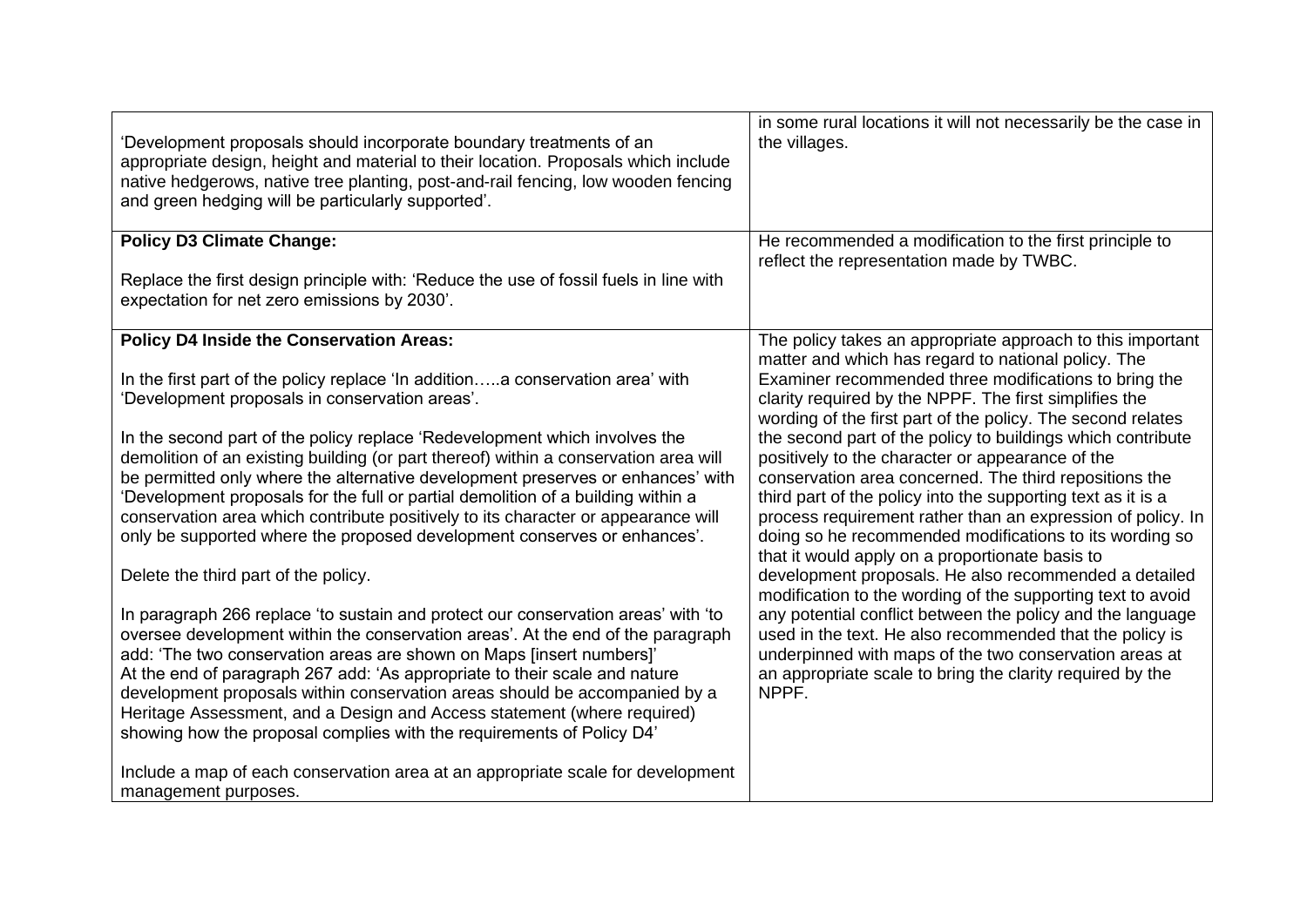| <b>Policy D5 Outside the Conservation Areas:</b><br>The Examiner has recommended deletion of the policy.                                                                                                                                                                                                                                                                                                                                                                                                                                                                                                   | The policy raises two fundamental issues. The first is that<br>it covers the vast majority of the parish and does not<br>provide the granular level of detail required for such a wide<br>area. The second is that the issues which it seeks to<br>address are already adequately captured in other<br>development plan policies, including some policies in the<br>submitted plan itself. The Examiner recommended the<br>deletion of both the policy and the supporting text. |
|------------------------------------------------------------------------------------------------------------------------------------------------------------------------------------------------------------------------------------------------------------------------------------------------------------------------------------------------------------------------------------------------------------------------------------------------------------------------------------------------------------------------------------------------------------------------------------------------------------|---------------------------------------------------------------------------------------------------------------------------------------------------------------------------------------------------------------------------------------------------------------------------------------------------------------------------------------------------------------------------------------------------------------------------------------------------------------------------------|
| <b>Policy D6 Extensions:</b><br>Replace the opening part of the policy with: 'Development proposals for<br>extensions to buildings will be supported where they meet the following criteria:'<br>At the beginning of each of the four criteria add 'they'.<br>At the end of paragraph 269 add: 'Policy D6 applies both to individual planning<br>applications and to any potential cumulative effects'.                                                                                                                                                                                                    | Policy makes a statement rather than establishes a policy.<br>The Examiner recommended a modification to remedy this<br>issue. He also recommended that the commentary about<br>the cumulative element of the policy is repositioned into<br>the supporting text.                                                                                                                                                                                                               |
| <b>Policy T1 Parking in New Development:</b><br>Replace 'must' with 'should'.<br>At the end of paragraph 287 add: 'Policy T1 addresses important car parking<br>capacity issues in Goudhurst village centre. The village centre is a designated<br>conservation area and contains a number of listed buildings. In applying this<br>policy, the Borough Council will also have to give appropriate weight to heritage-<br>related policies both in this Plan and in the wider development plan. In some<br>cases, the issues may pull in different directions and a balanced decision may be<br>required'. | The Examiner was satisfied that the policy addresses an<br>important local issue and, subject to a very detailed<br>modification, meets the basic conditions. He stated that he<br>saw the parking issues in Goudhurst village centre and its<br>effects on the free and safe flow of traffic. He<br>recommended that the supporting text acknowledges that<br>TWBC has a statutory duty to address listed building and<br>conservation area issues in the village centre.      |
| <b>Policy T2 Safe Access and Sustainable Transport:</b><br>Replace the opening element of the first part of the policy with:                                                                                                                                                                                                                                                                                                                                                                                                                                                                               | As submitted the first part of the policy takes a universal<br>approach. In some cases, the criteria will directly relate to<br>new developments. In other cases, this will not be the<br>case. The Examiner recommended a modification to                                                                                                                                                                                                                                      |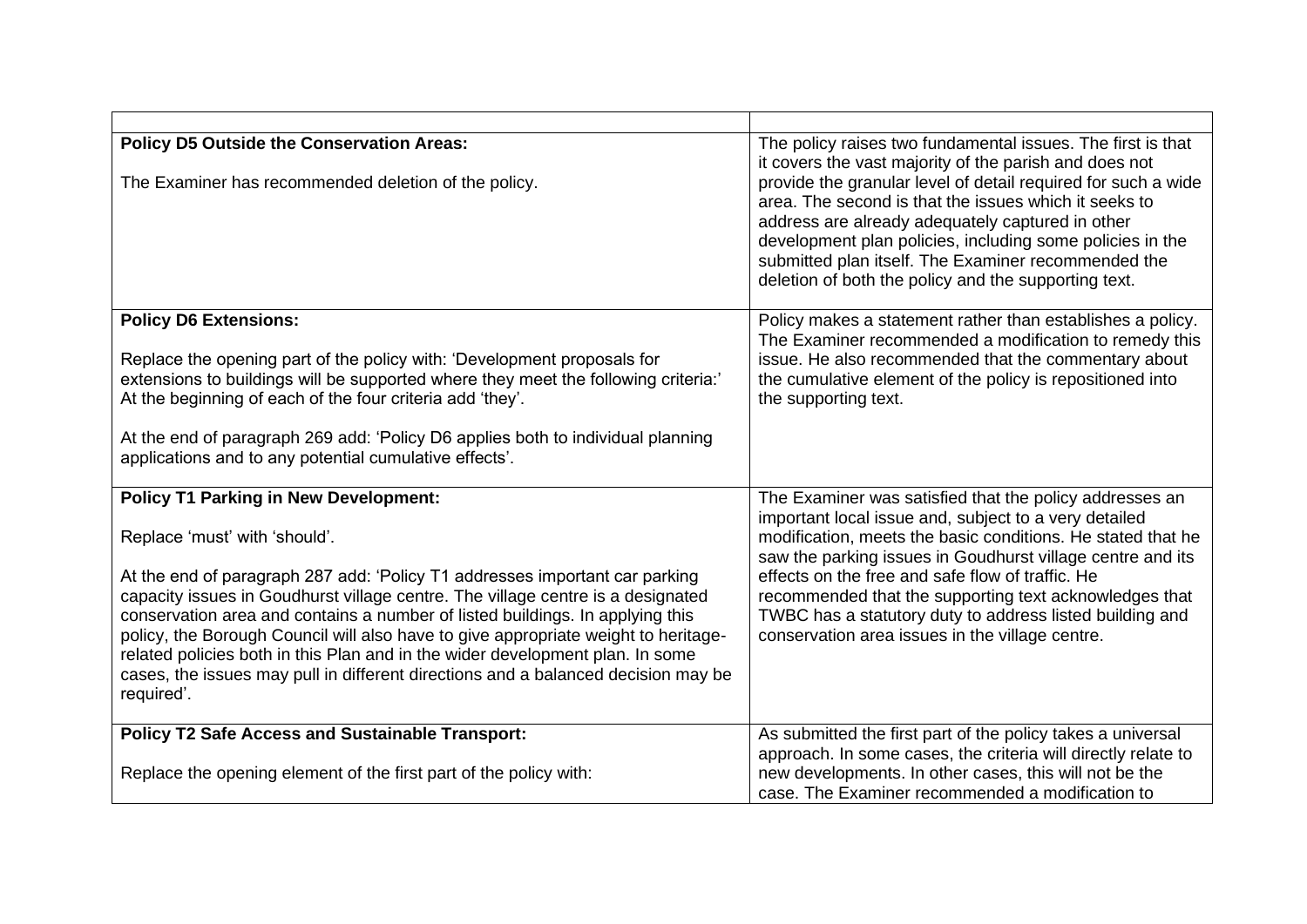| 'As appropriate to their scale, nature and location proposals for housing<br>development should:'                                                                                                                                                                                                                                                                                                                                                                                                                                                                                                                                                                                                                                                                                                                                                                                                                                                                                                                                                                                                                                                                                      | ensure that the first part of the policy can be applied in a<br>proportionate way. The second part of the policy meets the<br>basic conditions.                                                                                                                                                                                                     |
|----------------------------------------------------------------------------------------------------------------------------------------------------------------------------------------------------------------------------------------------------------------------------------------------------------------------------------------------------------------------------------------------------------------------------------------------------------------------------------------------------------------------------------------------------------------------------------------------------------------------------------------------------------------------------------------------------------------------------------------------------------------------------------------------------------------------------------------------------------------------------------------------------------------------------------------------------------------------------------------------------------------------------------------------------------------------------------------------------------------------------------------------------------------------------------------|-----------------------------------------------------------------------------------------------------------------------------------------------------------------------------------------------------------------------------------------------------------------------------------------------------------------------------------------------------|
| <b>Policy T3 Traffic Mitigation:</b><br>Replace the first part of the policy with:<br>Development proposals should be able to be accommodated within the capacity<br>of the local highways network. In particular as appropriate to their scale, nature<br>and location they should ensure that:<br>appropriate opportunities to promote sustainable transport modes can be, or have<br>been taken up, given the type of development and its location;<br>safe and suitable access to the site can be achieved for all users; and<br>any significant impacts from the development on the transport network, or on<br>highway safety, can be cost effectively mitigated to an acceptable degree'<br>Delete the second and third parts of the policy.<br>At the beginning of paragraph 311 add: 'Policy T3 sets out to address these<br>important issues in the neighbourhood area. Mitigation can be secured by design,<br>developer contributions or other measures agreed with the Parish Council, the<br>Borough Council and the Highways Authority. Traffic impact includes adverse<br>road safety conditions, congestion and pollution on both the main roads and rural<br>lanes'. | The Examiner recommended that the policy is recast so<br>that it more explicitly relates to the capacity of the local<br>road network. The recommended modification follows the<br>approach in Section 9 (and paragraph 108 in particular) of<br>the NPPF.                                                                                          |
| General:<br>Modification of general text (where necessary) to achieve consistency with the<br>modified policies.<br>Paragraph 5: Replace the first sentence with: 'The development plan consists of<br>the saved elements of the Tunbridge Wells Local Plan 2006, the Core Strategy<br>that runs to 2026 and the Site Allocations Local Plan'.                                                                                                                                                                                                                                                                                                                                                                                                                                                                                                                                                                                                                                                                                                                                                                                                                                         | This report has recommended a series of modifications<br>both to the policies and to the supporting text in the<br>submitted Plan. Where consequential changes to the text<br>are required directly as a result of my recommended<br>modification to the policy concerned, the Examiner<br>highlighted them in his report. However other changes to |